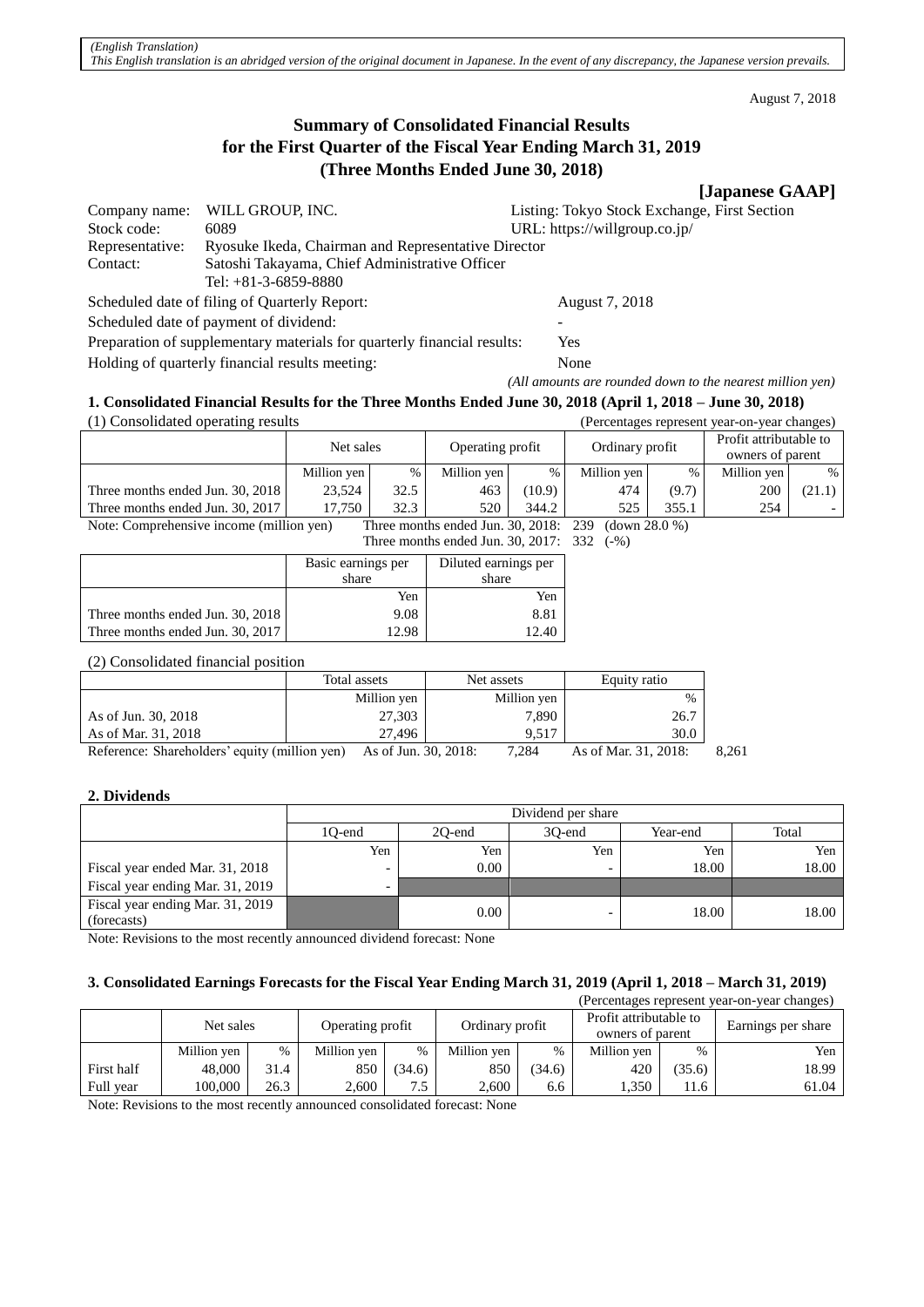### **\* Notes**

(1) Changes in significant subsidiaries during the period (changes in scope of consolidation): None

Newly added: - Excluded: -

(2) Application of special accounting methods for presenting quarterly consolidated financial statements: None

(3) Changes in accounting policies and accounting-based estimates, and restatements

- 1) Changes in accounting policies due to revisions in accounting standards, others: Yes
- 2) Changes in accounting policies other than 1) above: Yes
- 3) Changes in accounting-based estimates: Yes

4) Restatements: None

- Note: Subject to "changes in accounting policies that are difficult to distinguish from changes in accounting-based estimates" since the Company has revised its depreciation method starting in the first quarter of the current fiscal year. For more information, please refer to "2. Quarterly Consolidated Financial Statements and Notes, (3) Notes to Quarterly Consolidated Financial Statements, Changes in Accounting Policies that are Difficult to Distinguish from Changes in Accounting Estimates" on page 10.
- (4) Number of outstanding shares (common stock)

1) Number of shares outstanding at the end of period (including treasury shares)

| As of Jun. 30, 2018:                                      | 22,129,600 shares | As of Mar. 31, 2018:                                | 22,124,000 shares |
|-----------------------------------------------------------|-------------------|-----------------------------------------------------|-------------------|
| 2) Number of treasury shares at the end of period         |                   |                                                     |                   |
| As of Jun. 30, 2018:                                      | $6,168$ shares    | As of Mar. 31, 2018:                                | $6,168$ shares    |
| 3) Average number of shares outstanding during the period |                   |                                                     |                   |
| Three months ended Jun. 30, 2018:                         | 22.121.532 shares | Three months ended Jun. 30, 2017: 19,588,865 shares |                   |

\* This quarterly financial report is not subject to quarterly review by certified public accountants or auditing firms.

\* Explanation of appropriate use of earnings forecasts and other special items

Forecasts of future performance in this report are based on assumptions judged to be valid and information available to the Company's management at the time the materials were prepared, but are not promises by the Company regarding future performance. Actual results may differ significantly from these forecasts for a number of reasons. Please refer to "1. Qualitative Information on Quarterly Consolidated Financial Performance, (3) Explanation of Consolidated Forecast and Other Forward-looking Statements" on page 5 for forecast assumptions and notes of caution for usage.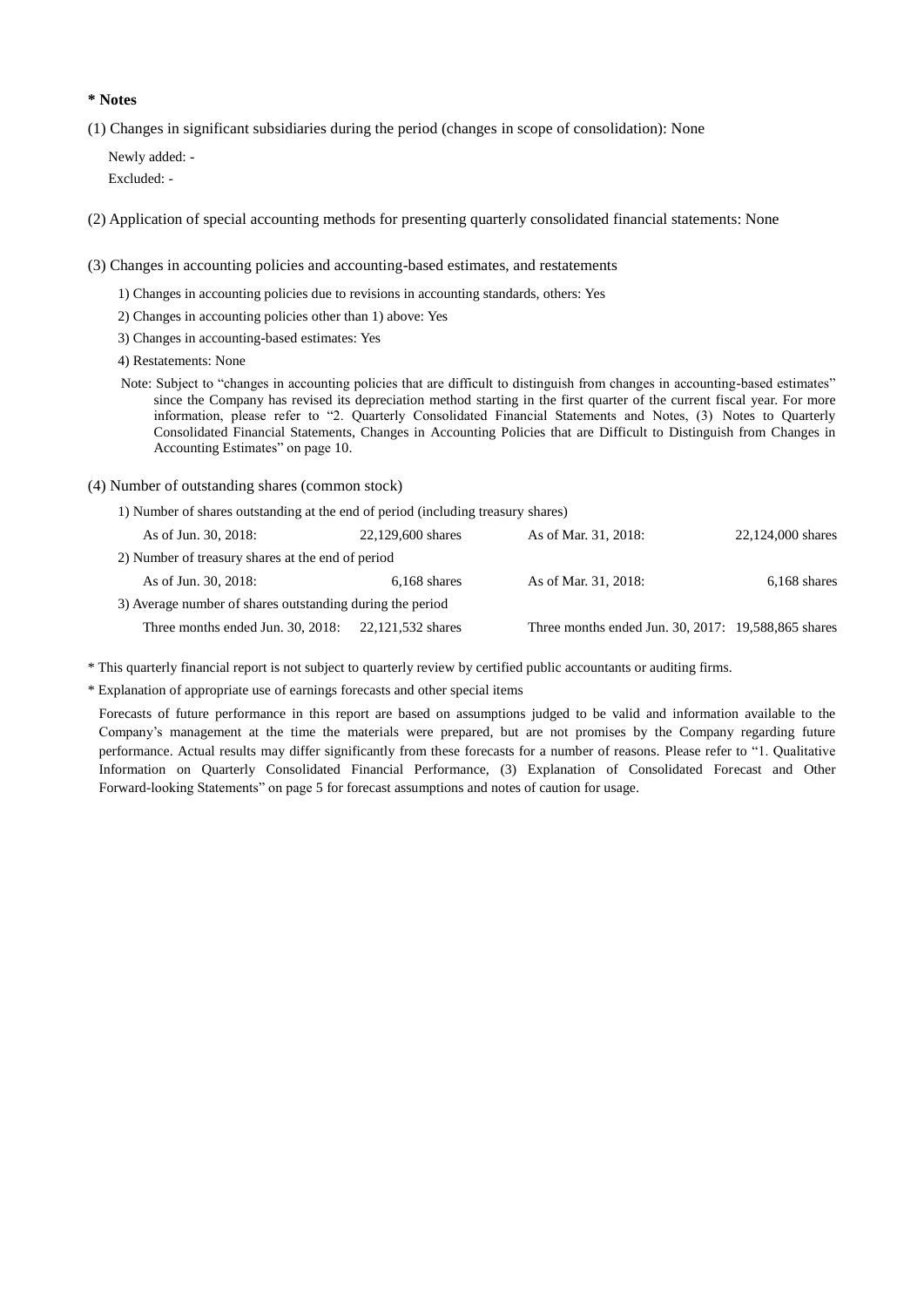# Contents of Attachments

| 1. Qualitative Information on Quarterly Consolidated Financial Performance       | $\overline{c}$ |
|----------------------------------------------------------------------------------|----------------|
| (1) Explanation of Results of Operations                                         | $\overline{c}$ |
| (2) Explanation of Financial Position                                            | $\overline{4}$ |
| (3) Explanation of Consolidated Forecast and Other Forward-looking Statements    | 5              |
| 2. Quarterly Consolidated Financial Statements and Notes                         | 6              |
| (1) Quarterly Consolidated Balance Sheet                                         | 6              |
| (2) Quarterly Consolidated Statements of Income and Comprehensive Income         | 8              |
| Quarterly Consolidated Statement of Income                                       | 8              |
| For the Three-month Period                                                       |                |
| Quarterly Consolidated Statement of Comprehensive Income                         | 9              |
| For the Three-month Period                                                       |                |
| (3) Notes to Quarterly Consolidated Financial Statements                         | 10             |
| Going Concern Assumption                                                         | 10             |
| Significant Changes in Shareholders' Equity                                      | 10             |
| Changes in Accounting Policies                                                   | 10             |
| Changes in Accounting Policies that are Difficult to Distinguish from Changes in |                |
| <b>Accounting-based Estimates</b>                                                | 10             |
| <b>Additional Information</b>                                                    | 10             |
| Segment and Other Information                                                    | 11             |
| <b>Business Combinations</b>                                                     | 12             |
| <b>Subsequent Events</b>                                                         | 13             |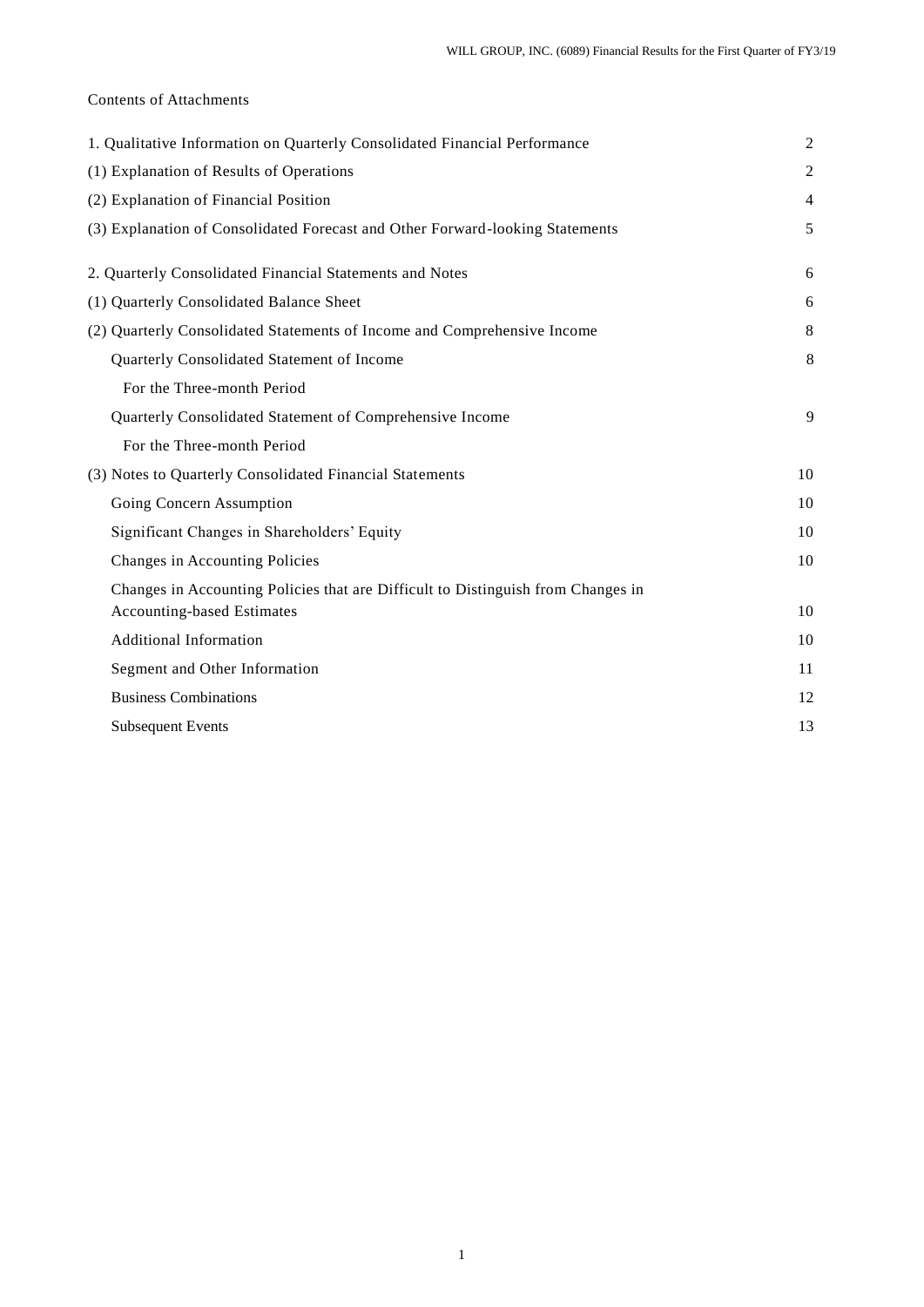#### **1. Qualitative Information on Quarterly Consolidated Financial Performance**

### **(1) Explanation of Results of Operations**

In the first quarter of the fiscal year ending March 31, 2019, there were expectations for a continuation of the slow recovery of the Japanese economy as the labor market and personal income continue to improve. However, the outlook remains uncertain mainly due to uncertainty about overseas economies and to the effects of volatility in financial markets. In Japan, the human resources service market continued to grow with the support of strong demand. The main reasons are a high job openings-to-applicants ratio (1.6), a persistent labor shortage and the enactment of working style reforms.

The Company and its group companies (the "Group") are guided by the mission of serving as an agent of change to bring about positive changes for individuals and organizations. By upgrading specialized skills in all our businesses, we worked on improving customer satisfaction and further differentiating our services. One goal is raising our in-store share, which is our temporary staffing and consignment workers as a percentage of all these workers at a client company. Another goal is expanding our operations to more areas of Japan and other countries. We also focused on expanding temporary staffing and permanent placement services in medical and nursing care field, permanent placement services in the Internet and IoT field, and these services in other business fields. In June 2018, C4 inc. became a consolidated subsidiary. This company provides temporary staffing and permanent placement services for construction management engineers to aim for growth in the construction sector.

For the first quarter of the fiscal year ending on March 31, 2019, the Company reported consolidated net sales of 23,524 million yen (up 32.5% year on year), operating profit of 463 million yen (down 10.9%), ordinary profit of 474 million yen (down 9.7%) and profit attributable to owners of parent of 200 million yen (down 21.1%). EBITDA (Operating profit + depreciation + amortization of goodwill) was 653 million yen (up 1.0%).

Results by business segment were as follows.

Categories used internally for managing performance were reexamined due to the increasing materiality of overseas operations. As a result, starting in the fiscal year that ended on March 31, 2018, the overseas human resources service business that was previously included in Others is a separate reportable segment called the "Overseas Human Resources Business."

In previous fiscal years, the HR Support Business for Startups, which includes the permanent placement of people in the Internet and IoT fields, was included in Others. Due to its increasing importance, the HR Support Business for Startups is a separate reportable segment beginning with the first quarter of the fiscal year ending on March 31, 2019. In addition, due to an organizational change, the Office Worker Temporary Staffing and Permanent Placement Business, which was included in Others, has been combined with the Call Center Outsourcing Business beginning with the first quarter of the fiscal year ending on March 31, 2019.

Prior-year segment information has been revised to reflect the new segment classification to permit comparisons.

#### Sales Outsourcing Business

Saint Media, Inc. provides store sales personnel and other categories of workers. In response to the consistently strong demand for sales personnel in the telecommunications field, this company concentrated on raising its in-store share at current client companies and capturing orders for consignment work. Saint Media opened nine new offices to expand business to fields other than telecommunications. The new office network will focus on expanding temporary staffing services for the apparel industry and capturing orders for temporary staffing and consignment work for sales promotion staff over a larger area. CreativeBank Inc. operates a sales promotion service. Orders were strong from large companies in the IT field for retail support and marketing campaigns as well as for private seminars and exhibitions for companies. In addition, orders increased for joint activities with a large distributor (a trading company specializing in IT).

First quarter earnings decreased mainly due to higher personnel expenses associated with the opening of branch offices for growth in market sectors other than telecommunications and to a decrease in telecommunications sector incentive payments.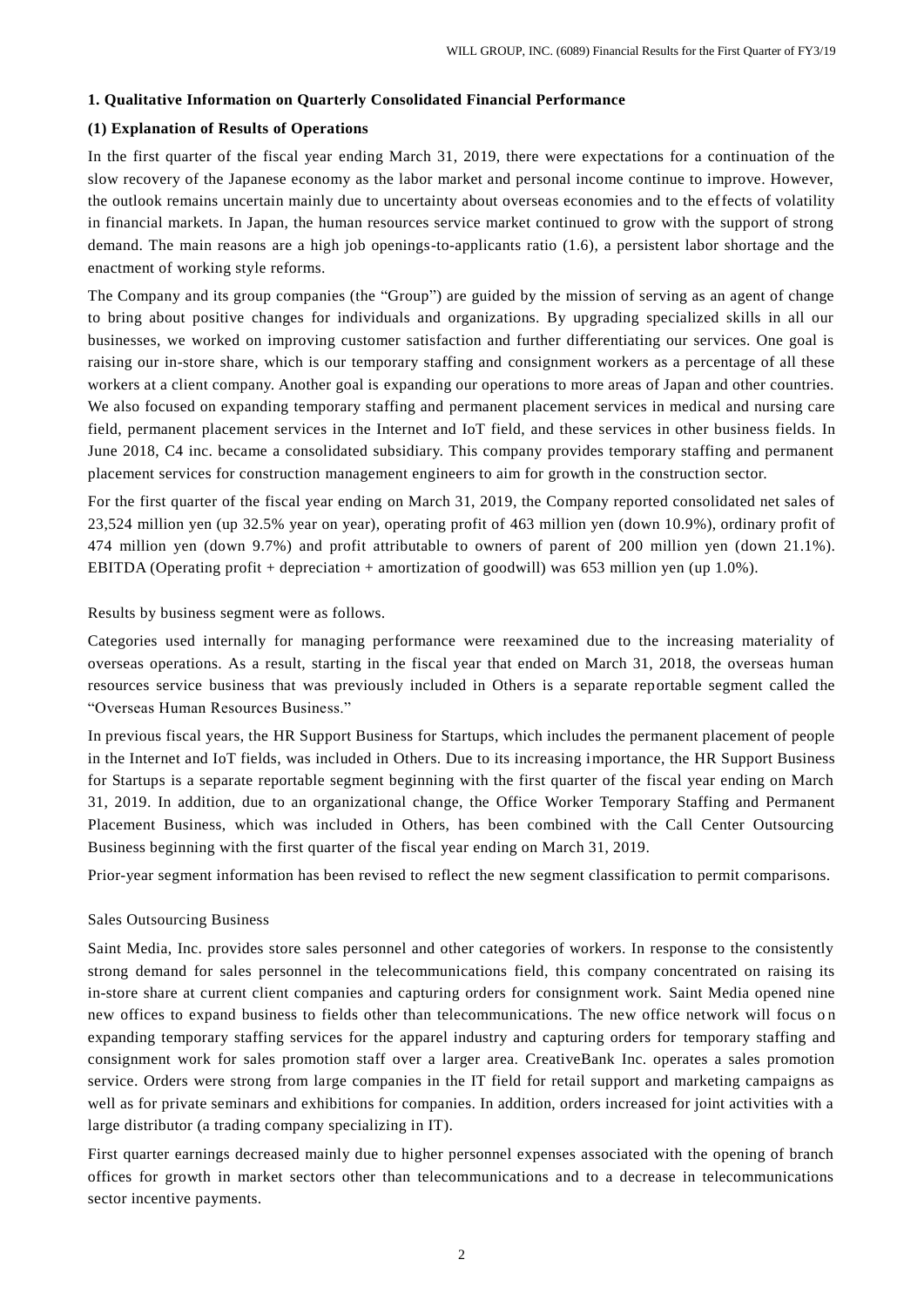As a result, the segment recorded sales of 5,371 million yen (up 2.7% year on year) and segment profit of 281 million yen (down 39.9%).

#### Call Center Outsourcing Business

In the call center staffing service of Saint Media, activities focused on receiving more orders to meet the enormous demand for operators resulting from rapid growth in smartphone after-sales services and sales of smartphone Internet services. In the office human resources services sector, the business network for the call center business was used to increase the size of orders and add more seniors to the temporary staffing workforce .

Earnings decreased mainly because of a decline in the gross profit margin caused primarily by a decrease in the number of people on assignments and an increase in mandatory employer contributions for social security programs for employees.

As a result, the segment recorded sales of 3,905 million yen (down 4.3% year on year) and segment profit of 130 million yen (down 30.2%).

#### Factory Outsourcing Business

FAJ, Inc. provides human resources services primarily to manufacturers. Food companies were the main source of growth in the volume of business. This was mainly a reflection of the solid demand for the production of prepared food items and for desserts and bento lunch boxes sold at convenience stores. FAJ worked on expanding to more areas of Japan and opened four facilities. Little Seeds Service, which became a consolidated subsidiary in September 2017, contributed to this segment's performance throughout the first quarter as it continued to grow. In addition, there are many initiatives for growth in the cosmetics sector and other market sectors other than the food industry.

Segment profit was lower because of the intensive activities to expand operations to more areas of Japan.

As a result, the segment recorded sales of 4,732 million yen (up 25.5% year on year) and segment profit of 197 million yen (down 5.4%).

#### Care Support Business

Saint Media continued to enlarge its service network for nursing care human resources services by opening three offices to expand the network to 44 locations. To increase the number of people on assignments, there were also measures to increase the use of people with little or no experience and people who want to work but do not want a full time job. Activities included more follow-up support for people on assignments and ideas about different ways client companies can use workers. Another goal is reexamining contract terms with current customers in order to improve the gross profit margin. To strengthen training programs for people who work at nursing care facilities, including people who do belong to the Group company, the WILL Care Academy was expanded to three locations in the Tokyo area.

Although there was a loss caused by up-front investments for opening offices and other activities and by an increase in recruiting expenses, this business is making steady progress toward quickly becoming profitable.

As a result, the segment recorded sales of 2,067 million yen (up 30.1% year on year) and segment loss of 20 million yen (compared with segment loss of 46 million yen one year earlier).

### Overseas Human Resources Business

Operations outside Japan are in the ASEAN regions and Oceania. In this segment, consolidated subsidiaries in Singapore and Australia performed well. DFP Recruitment Holdings Pty Ltd, which became a consolidated subsidiary in January 2018, also made a contribution to consolidated sales and earnings from the beginning of the first quarter. This company is engaged in human resources services for office work and call center operations in Australia.

Earnings increased because of the growth of this business.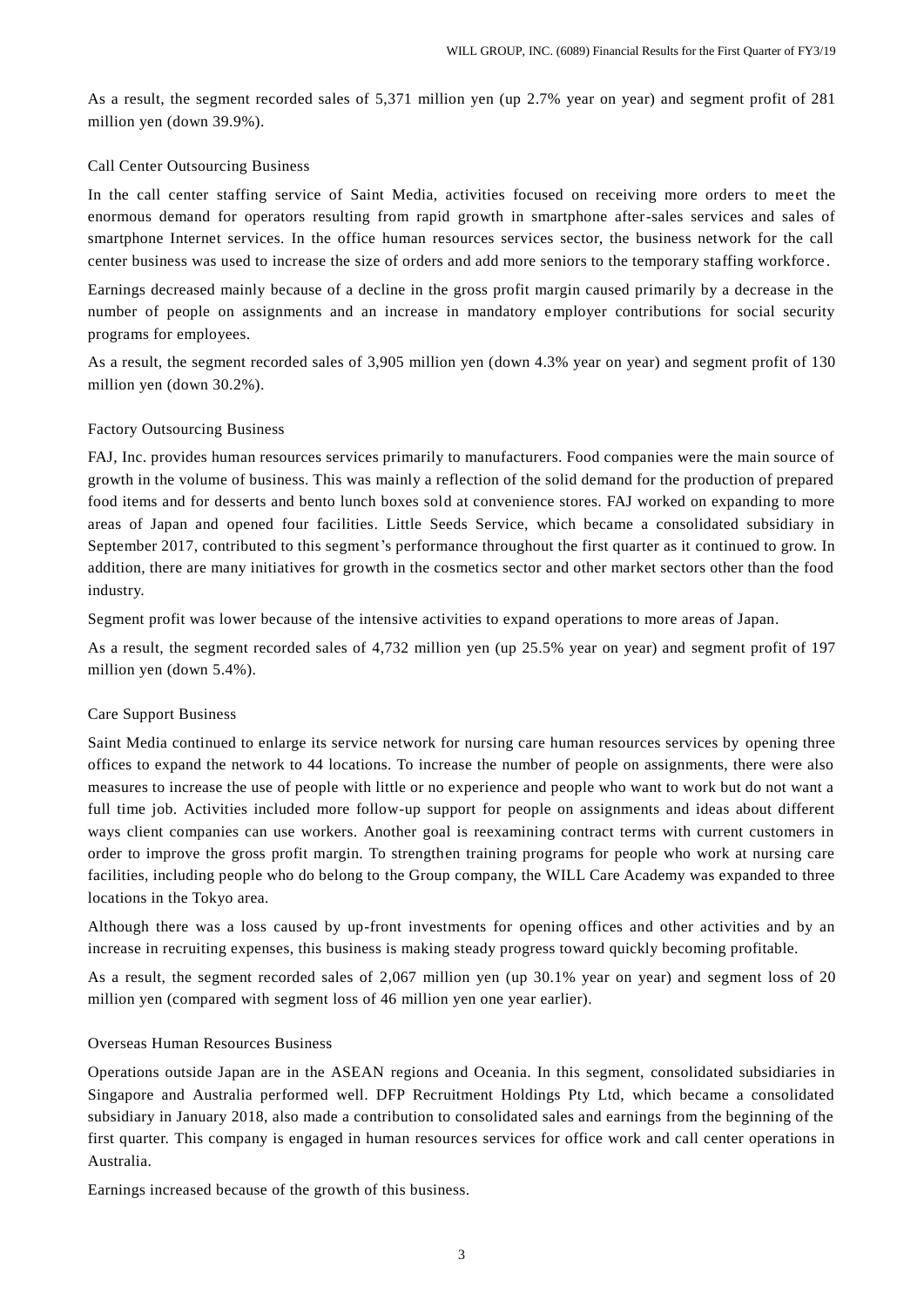As a result, the segment recorded sales of 5,806 million yen (up 145.2% year on year) and segment profit of 263 million yen (up 1,112.5%).

# HR Support Business for Startups

Advances in the fields of artificial intelligence and the IoT are creating many types of new services. Demand for human resources support specifically for these fields is growing as a result. This business hired more consul tants to provide this support to start-up companies. In addition, this business launched STARTUP DB, an information platform devoted solely to constant advances taking place in growing industries.

Earnings increased because of the growth of this business.

As a result, the segment recorded sales of 245 million yen (up 84.8% year on year) and segment profit of 51 million yen (up 93.3%).

#### **Others**

Current business operations, such as temporary staffing for assistant foreign language teachers and temporary and permanent placement services for nursery school personnel, continued to grow. There were also up -front investments for media for the placement of part-time foreign workers in Japan, a recruiting agency service for companies, and other new businesses. First quarter activities also include the sale of Tech Residence, an apartment building for IT engineers and creators.

As a result, the segment recorded sales of 1,394 million yen (up 142.0% year on year) and segment profit of 40 million yen (compared with segment loss of 23 million yen one year earlier).

#### **(2) Explanation of Financial Position**

Starting with the beginning of the first quarter of the current fiscal year, WILL GROUP is applying "Partial Amendments to Accounting Standard for Tax Effect Accounting" (Accounting Standards Board of Japan (ASBJ) Statement No. 28, February 16, 2018). Prior-year figures have been adjusted retroactively to conform with this accounting standard in order to facilitate comparisons and analysis.

### Assets

Current assets at the end of the first quarter was 19,770 million yen, down 2,574 million yen from the end of the previous fiscal year. This was mainly due to a decrease of 3,193 million yen in cash and deposits while there was an increase of 560 million yen in notes and accounts receivable-trade.

Non-current assets was 7,532 million yen at the end of the first quarter, up 2,381 million yen from the end of the previous fiscal year. This was mainly due to an increase of 2,283 million yen in goodwill due to acquisition of stock of C4 inc.

As a result, total assets decreased 193 million yen from the end of the previous fiscal year to 27,303 million yen.

#### Liabilities

Current liabilities at the end of the first quarter was 14,468 million yen, down 1,065 million yen from the end of the previous fiscal year. This was mainly due to a decrease of 1,930 million yen in short-term loans payable, while there were increases of 722 million yen in current portion of long-term loans payable and 303 million yen in accrued expenses.

Non-current liabilities was 4,944 million yen at the end of the first quarter, up 2,498 million yen from the end of the previous fiscal year. This was mainly due to a 2,494 million yen increase in long-term loans payable due to acquisition of stock of C4 inc.

As a result, total liabilities increased 1,433 million yen from the end of the previous fiscal year to 19,413 million yen.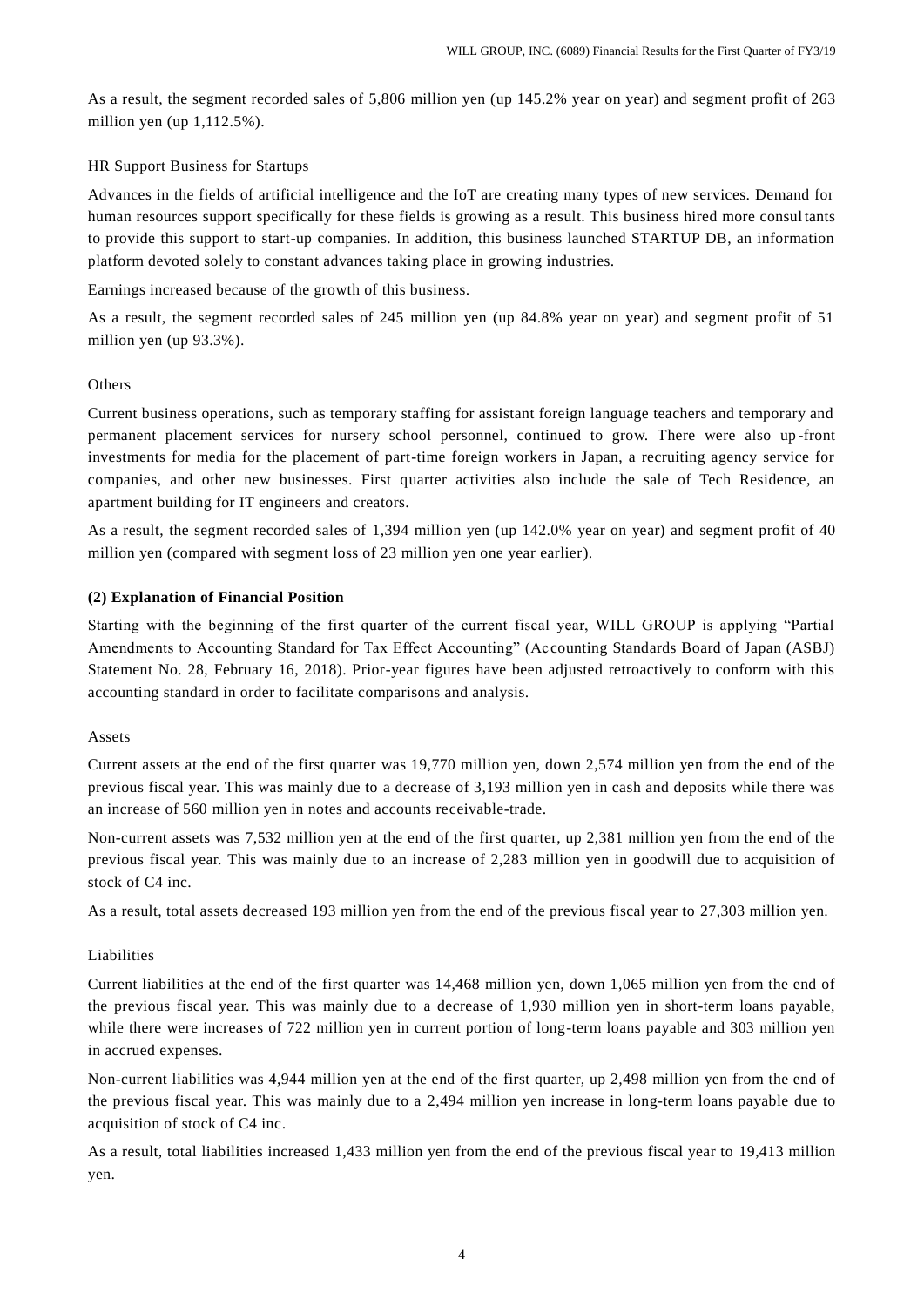#### Net assets

Net assets at the end of the first quarter was 7,890 million yen, down 1,626 million yen from the end of the previous fiscal year. This was mainly because of decreases of 762 million yen in capital surplus due to change in equity associated with additional purchase of shares of consolidated subsidiaries, 662 million yen in non-controlling interests, and 197 million yen in retained earnings due to cash dividends paid.

Consequently, the equity ratio was 26.7% compared with 30.0% at the end of the previous fiscal year.

### **(3) Explanation of Consolidated Forecast and Other Forward-looking Statements**

There are no revisions to the consolidated earnings forecast for the fiscal year ending March 31, 2019, which was announced on May 11, 2018. Forecasts are based on information currently available to the Company. Actual performance may differ from these forecasts for a number of reasons.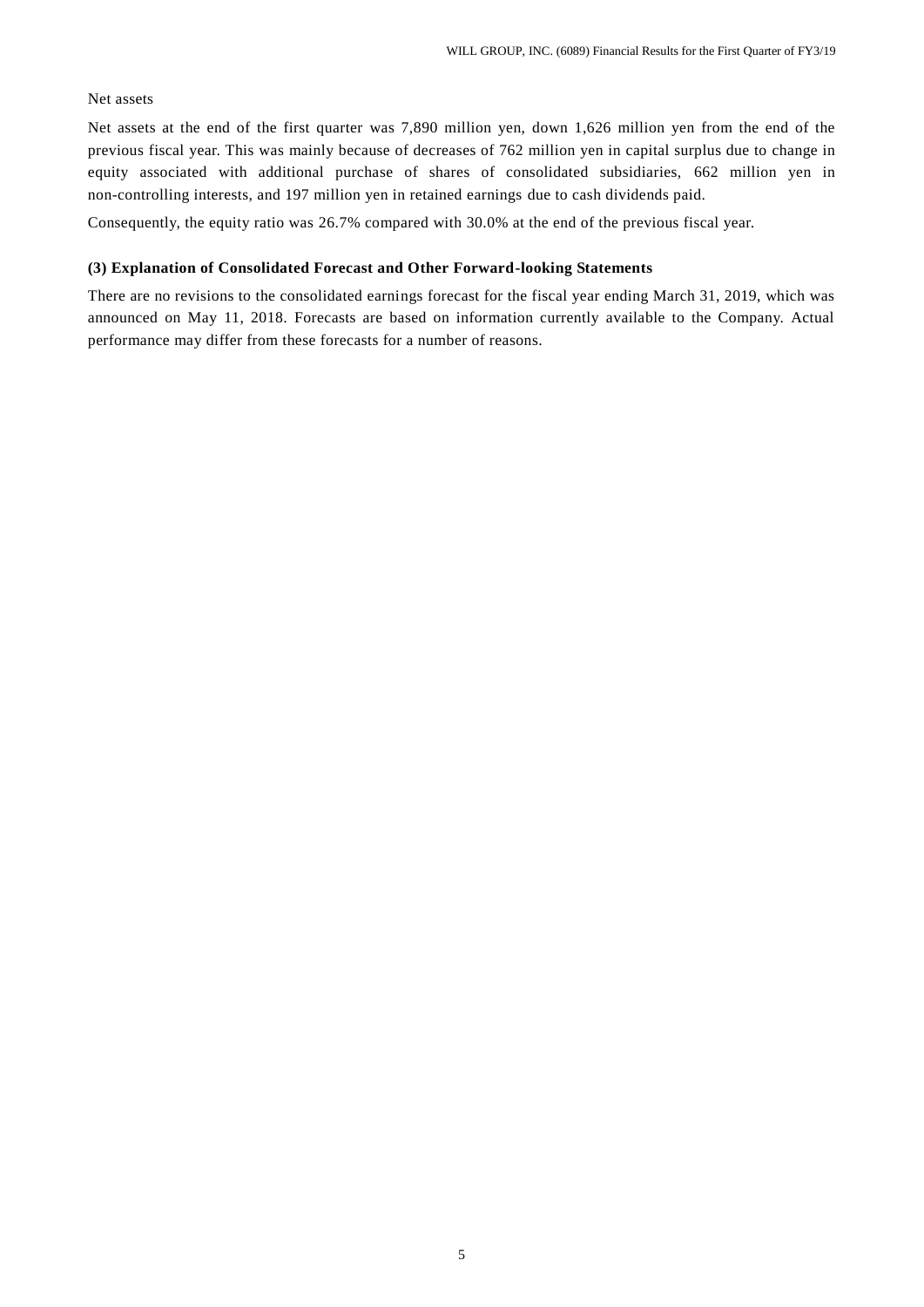# **2. Quarterly Consolidated Financial Statements and Notes**

# **(1) Quarterly Consolidated Balance Sheet**

|                                                    |                       | (Millions of yen)       |
|----------------------------------------------------|-----------------------|-------------------------|
|                                                    | FY3/18                | First quarter of FY3/19 |
|                                                    | (As of Mar. 31, 2018) | (As of Jun. 30, 2018)   |
| Assets                                             |                       |                         |
| Current assets                                     |                       |                         |
| Cash and deposits                                  | 9,236                 | 6.042                   |
| Notes and accounts receivable-trade                | 11,661                | 12,222                  |
| Real estate for sale                               | 305                   | 490                     |
| Work in process                                    | 190                   | 330                     |
| Real estate for sale in process                    | 551                   | 148                     |
| Other                                              | 410                   | 553                     |
| Allowance for doubtful accounts                    | (10)                  | (16)                    |
| Total current assets                               | 22,345                | 19,770                  |
| Non-current assets                                 |                       |                         |
| Property, plant and equipment                      | 958                   | 1,006                   |
| Intangible assets                                  |                       |                         |
| Goodwill                                           | 2,234                 | 4,518                   |
| Other                                              | 419                   | 506                     |
| Total intangible assets                            | 2,654                 | 5,024                   |
| Investments and other assets                       |                       |                         |
| Investment securities                              | 333                   | 369                     |
| Deferred tax assets                                | 641                   | 537                     |
| Other                                              | 566                   | 594                     |
| Allowance for doubtful accounts                    | (2)                   | (0)                     |
| Total investments and other assets                 | 1,538                 | 1,501                   |
| Total non-current assets                           | 5,151                 | 7,532                   |
| Total assets                                       | 27,496                | 27,303                  |
| Liabilities                                        |                       |                         |
| Current liabilities                                |                       |                         |
| Accounts payable-trade                             | 628                   | 544                     |
| Short-term loans payable                           | 3,102                 | 1,171                   |
| Current portion of long-term loans payable         | 828                   | 1,550                   |
| Accounts payable-other                             | 6,341                 | 6,488                   |
| Accrued expenses                                   | 1,130                 | 1,434                   |
| Income taxes payable                               | 451                   | 178                     |
| Accrued consumption taxes                          | 1,356                 | 1,424                   |
| Provision for bonuses                              | 564                   | 399                     |
| Provision for refund of permanent placement income | 30                    | 39                      |
| Provision for office transfer loss                 | $\mathbf{0}$          | $\theta$                |
| Other                                              | 1,099                 | 1,236                   |
| Total current liabilities                          | 15,534                | 14,468                  |
| Non-current liabilities                            |                       |                         |
| Long-term loans payable                            | 2,417                 | 4,911                   |
| Net defined benefit liability                      | 4                     | 5                       |
| Deferred tax liabilities                           | 7                     | 7                       |
| Other                                              | 15                    | 20                      |
| Total non-current liabilities                      | 2,445                 | 4,944                   |
| Total liabilities                                  | 17,979                | 19,413                  |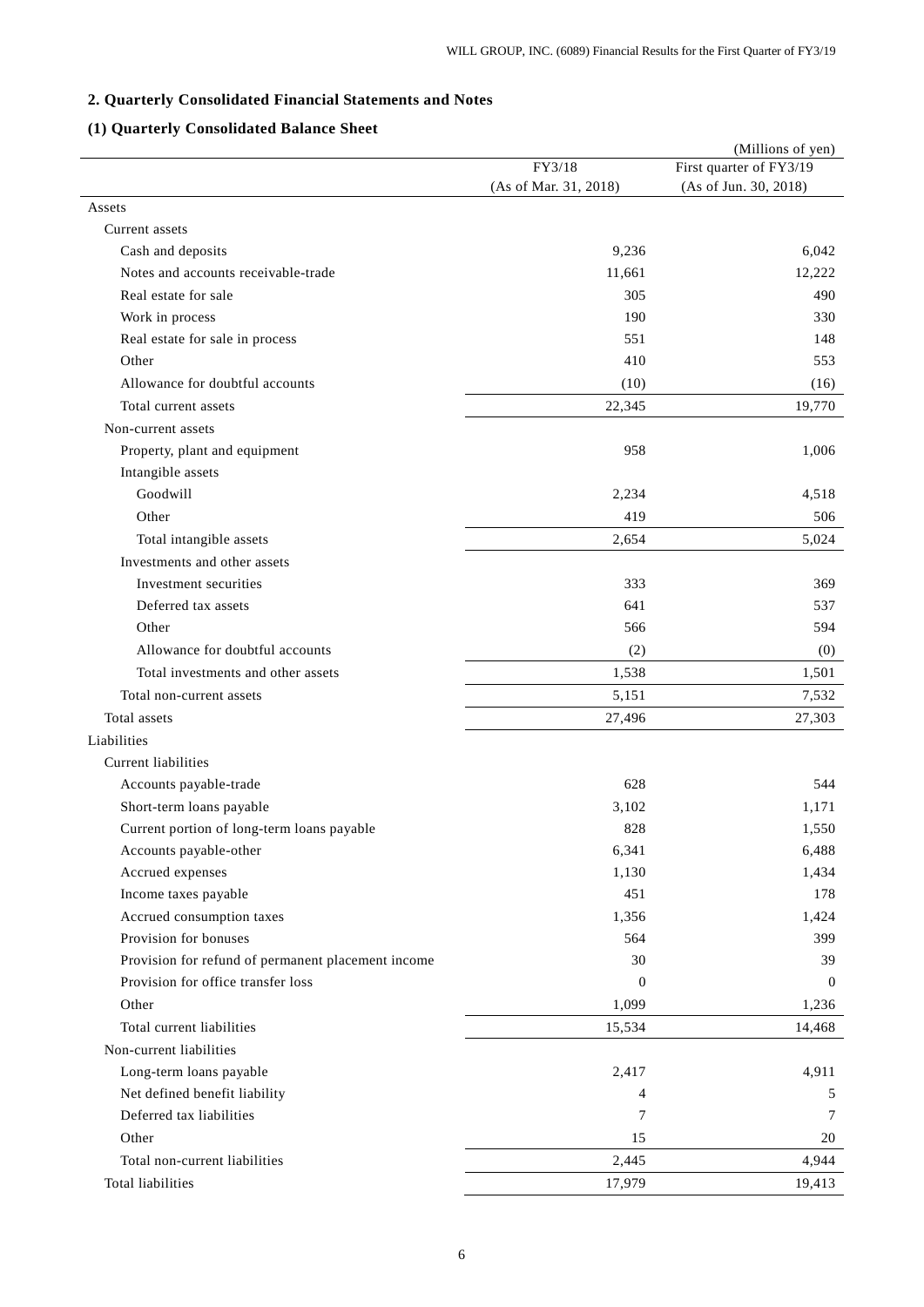|                                                       |                       | (Millions of yen)       |
|-------------------------------------------------------|-----------------------|-------------------------|
|                                                       | FY3/18                | First quarter of FY3/19 |
|                                                       | (As of Mar. 31, 2018) | (As of Jun. 30, 2018)   |
| Net assets                                            |                       |                         |
| Shareholders' equity                                  |                       |                         |
| Capital stock                                         | 1,993                 | 1,994                   |
| Capital surplus                                       | 2,445                 | 1,683                   |
| Retained earnings                                     | 3,960                 | 3,762                   |
| Treasury shares                                       | (2)                   | (2)                     |
| Total shareholders' equity                            | 8,396                 | 7,437                   |
| Accumulated other comprehensive income                |                       |                         |
| Valuation difference on available-for-sale securities | $\theta$              | $\theta$                |
| Foreign currency translation adjustment               | (135)                 | (154)                   |
| Total accumulated other comprehensive income          | (134)                 | (153)                   |
| Share acquisition rights                              | 157                   | 169                     |
| Non-controlling interests                             | 1,098                 | 435                     |
| Total net assets                                      | 9,517                 | 7,890                   |
| Total liabilities and net assets                      | 27,496                | 27,303                  |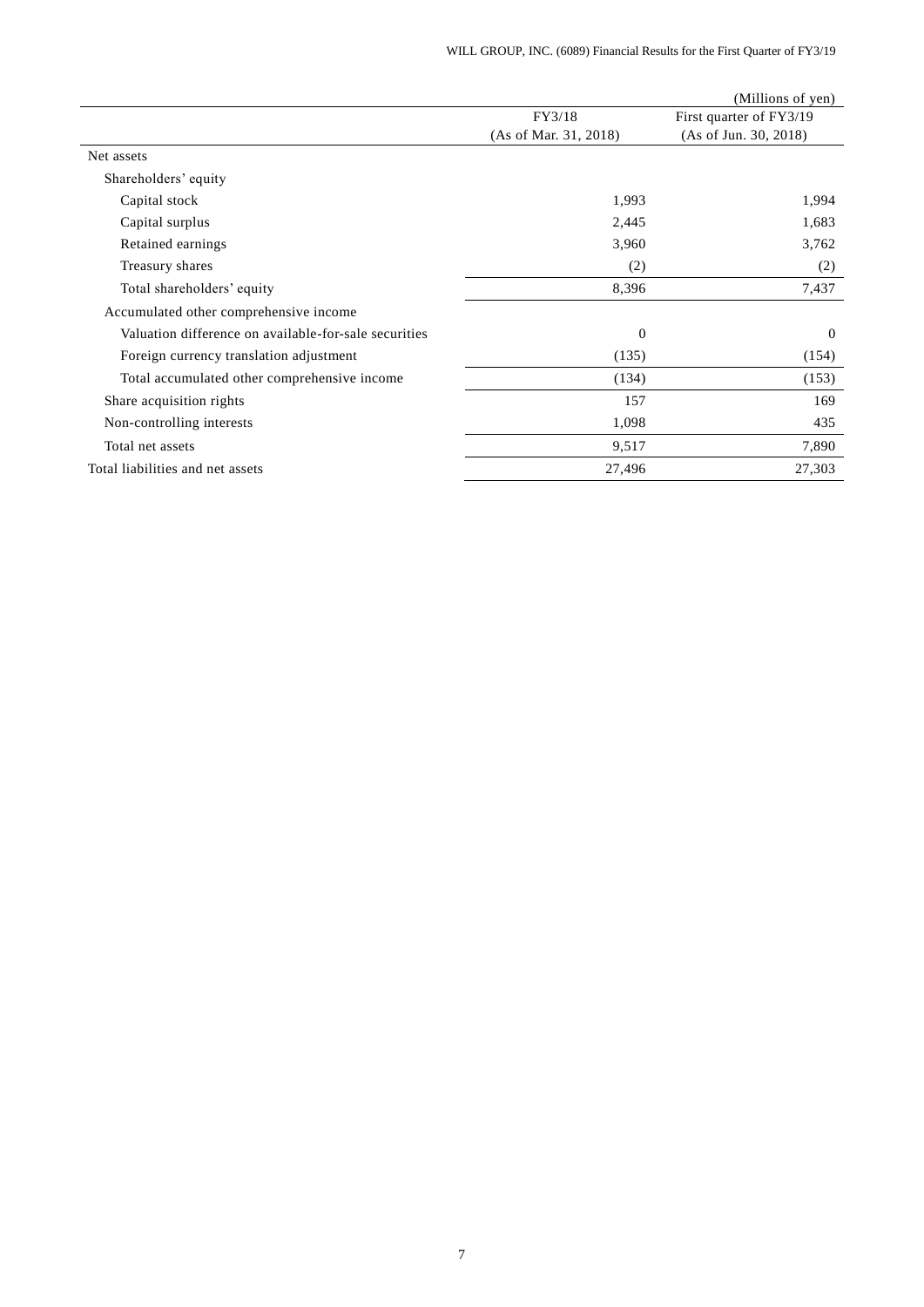# **(2) Quarterly Consolidated Statements of Income and Comprehensive Income**

# **Quarterly Consolidated Statement of Income (For the Three-month Period)**

|                                                        |                                | (Millions of yen)                |
|--------------------------------------------------------|--------------------------------|----------------------------------|
|                                                        | First three months of FY3/18   | First three months of FY3/19     |
|                                                        | (Apr. 1, 2017 - Jun. 30, 2017) | $(Apr. 1, 2018 - Jun. 30, 2018)$ |
| Net sales                                              | 17,750                         | 23,524                           |
| Cost of sales                                          | 14,039                         | 18,796                           |
| Gross profit                                           | 3,710                          | 4,727                            |
| Selling, general and administrative expenses           | 3,190                          | 4,264                            |
| Operating profit                                       | 520                            | 463                              |
| Non-operating income                                   |                                |                                  |
| Interest income                                        | $\boldsymbol{0}$               | $\theta$                         |
| Subsidy income                                         | 9                              | 19                               |
| Other                                                  | 3                              | 3                                |
| Total non-operating income                             | 12                             | 23                               |
| Non-operating expenses                                 |                                |                                  |
| Interest expenses                                      | 5                              | 10                               |
| Other                                                  | $\overline{c}$                 | 2                                |
| Total non-operating expenses                           | $\tau$                         | 13                               |
| Ordinary profit                                        | 525                            | 474                              |
| Extraordinary income                                   |                                |                                  |
| Gain on sales of investment securities                 | 10                             |                                  |
| Gain on sales of shares of subsidiaries and associates |                                | 24                               |
| Total extraordinary income                             | 10                             | 24                               |
| <b>Extraordinary losses</b>                            |                                |                                  |
| Loss on retirement of non-current assets               | $\theta$                       | $\Omega$                         |
| Provision of allowance for office transfer loss        | $\mathbf{1}$                   | $\boldsymbol{0}$                 |
| Total extraordinary losses                             | $\mathbf{1}$                   | $\boldsymbol{0}$                 |
| Profit before income taxes                             | 534                            | 499                              |
| Income taxes-current                                   | 138                            | 105                              |
| Income taxes-deferred                                  | 88                             | 128                              |
| Total income taxes                                     | 226                            | 234                              |
| Profit                                                 | 308                            | 264                              |
| Profit attributable to non-controlling interests       | 53                             | 64                               |
| Profit attributable to owners of parent                | 254                            | 200                              |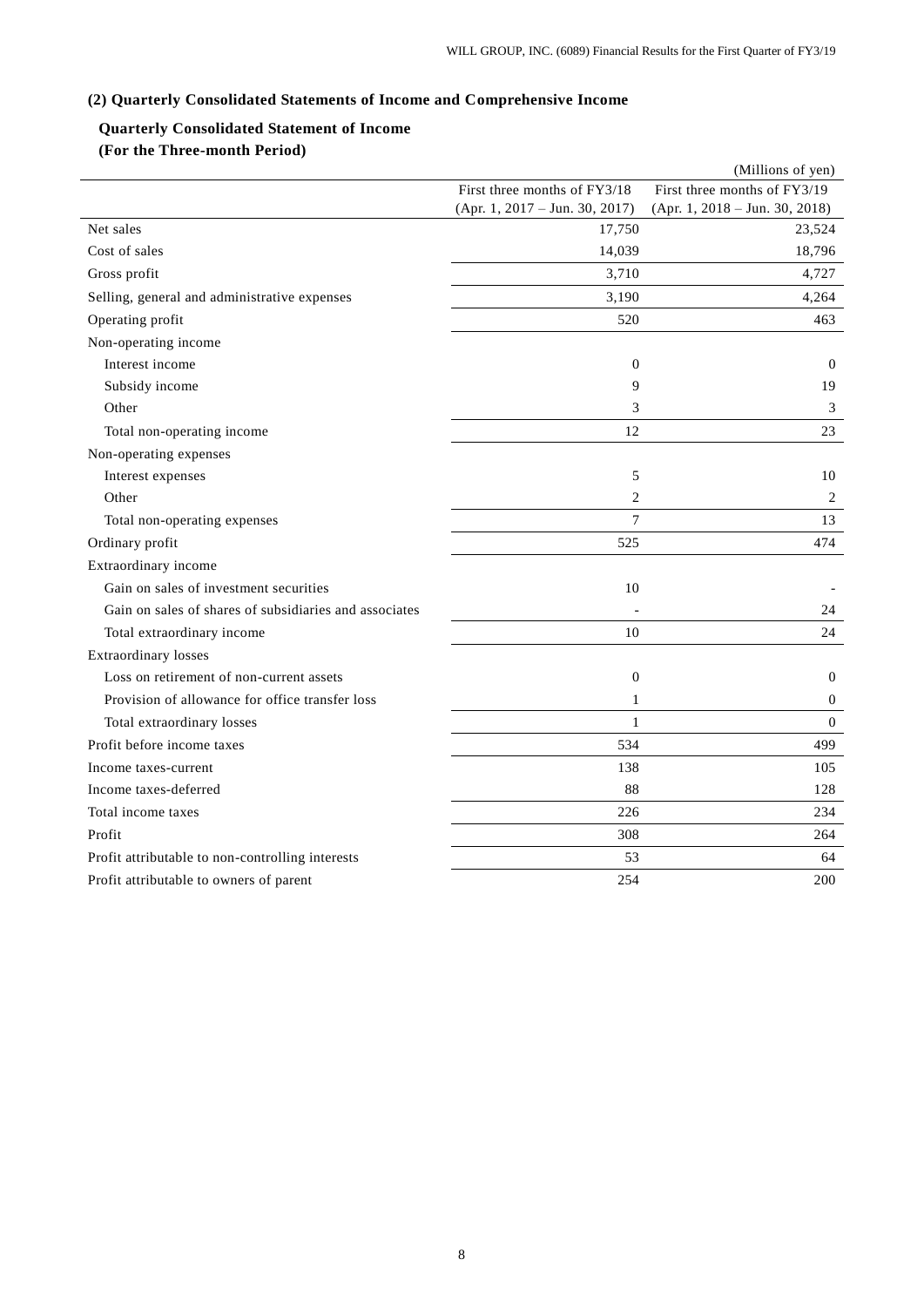|                                                                   |                                  | (Millions of yen)                |
|-------------------------------------------------------------------|----------------------------------|----------------------------------|
|                                                                   | First three months of FY3/18     | First three months of FY3/19     |
|                                                                   | $(Apr. 1, 2017 - Jun. 30, 2017)$ | $(Apr. 1, 2018 - Jun. 30, 2018)$ |
| Profit                                                            | 308                              | 264                              |
| Other comprehensive income                                        |                                  |                                  |
| Foreign currency translation adjustment                           | 24                               | (25)                             |
| Total other comprehensive income                                  | 24                               | (25)                             |
| Comprehensive income                                              | 332                              | 239                              |
| Comprehensive income attributable to                              |                                  |                                  |
| Comprehensive income attributable to owners of parent             | 273                              | 182                              |
| Comprehensive income attributable to non-controlling<br>interests | 59                               | 57                               |

# **Quarterly Consolidated Statement of Comprehensive Income (For the Three-month Period)**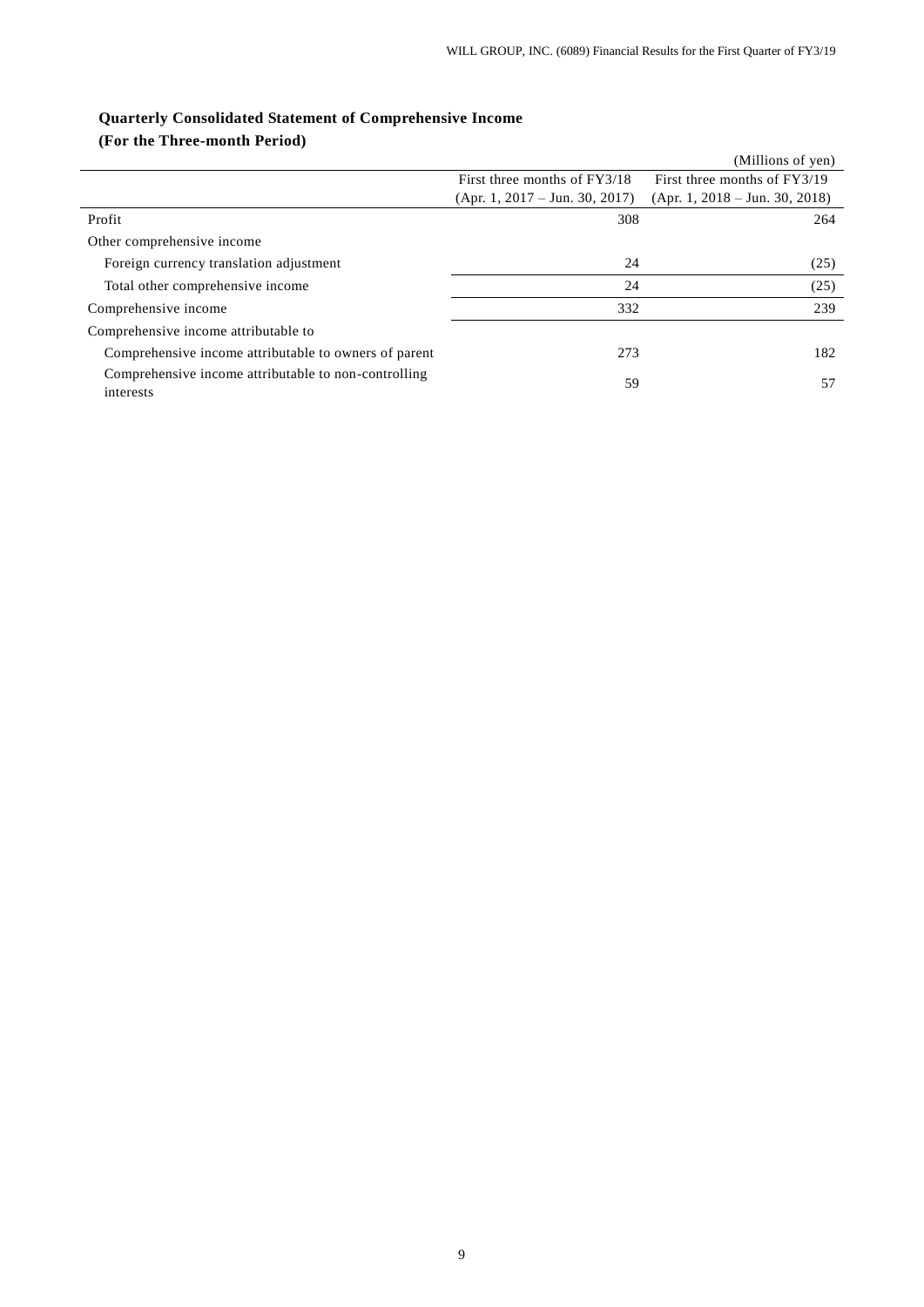## **(3) Notes to Quarterly Consolidated Financial Statements**

## **Going Concern Assumption**

Not applicable.

# **Significant Changes in Shareholders' Equity**

WILL GROUP has purchased additional shares of CreativeBank Inc., which is our consolidated subsidiary, and four other companies. As a result, capital surplus has decreased by 763 million yen during the first quarter of the current fiscal year.

### **Changes in Accounting Policies**

On April 1, 2018, WILL GROUP started applying "Practical Solution on Transactions Granting Employees and Others Share Acquisition Rights, which Involve Considerations, with Vesting Conditions, etc." (Practical Issues Task Force (PITF) No. 36, January 12, 2018) and other accounting policies. When employees and others are granted share acquisition rights requiring a payment, WILL GROUP uses an accounting method that complies with "Accounting Standard for Stock Options" (ASBJ Statement No. 8, December 27, 2005).

The application of PITF No. 36 is based on the transitional measures designated in Paragraph 10 (3) of PITF No. 36. For share acquisition rights requiring a payment that were granted to employees and others prior to the application of PITF No. 36, WILL GROUP is continuing to use the original accounting methods.

# **Changes in Accounting Policies that are Difficult to Distinguish from Changes in Accounting-based Estimates**

Changes in depreciation method of property, plant and equipment

WILL GROUP and some of its consolidated subsidiaries have changed the property, plant and equipment depreciation method. In prior years, these assets were depreciated using the declining-balance method. However, WILL GROUP and consolidated subsidiaries in Japan used the straight-line method for buildings and structures acquired on or after April 1, 2016. Beginning with the first quarter of the current fiscal year, the straight-line method is used for all depreciation.

Due to the increasing number of overseas subsidiaries of WILL GROUP, the decision to make this change was made for the consistency of accounting policies used by group companies and in order to more accurately show the actual utilization of property, plant and equipment so that this utilization is properly reflected in each fiscal year' s income statement.

WILL GROUP expects that property, plant and equipment at group companies will be operated in consistent manner throughout the useful lives of these assets. As a result, the recognition of expenses in equal installments during the useful lives of these assets is an appropriate reflection of how property, plant and equipment are used. In addition, WILL GROUP believes that the use of the straight-line method more appropriately reflects results of operations from the standpoint of having expenses correspond to income. For these reasons, depreciation of property, plant and equipment has been changed from the declining-balance method to the straight-line method beginning with the first quarter of the current fiscal year.

This change in the depreciation method increased operating profit, ordinary profit and profit before income taxes in the first quarter by 7 million yen each.

#### **Additional Information**

Starting with the beginning of the first quarter of the current fiscal year, WILL GROUP is applying Partial Amendments to Accounting Standard for Tax Effect Accounting (ASBJ Statement No. 28, February 16, 2018) and other related pronouncements. Accordingly, deferred tax assets and deferred tax liabilities have been presented in the investments and other assets section and the non-current liabilities section of the balance sheet, respectively.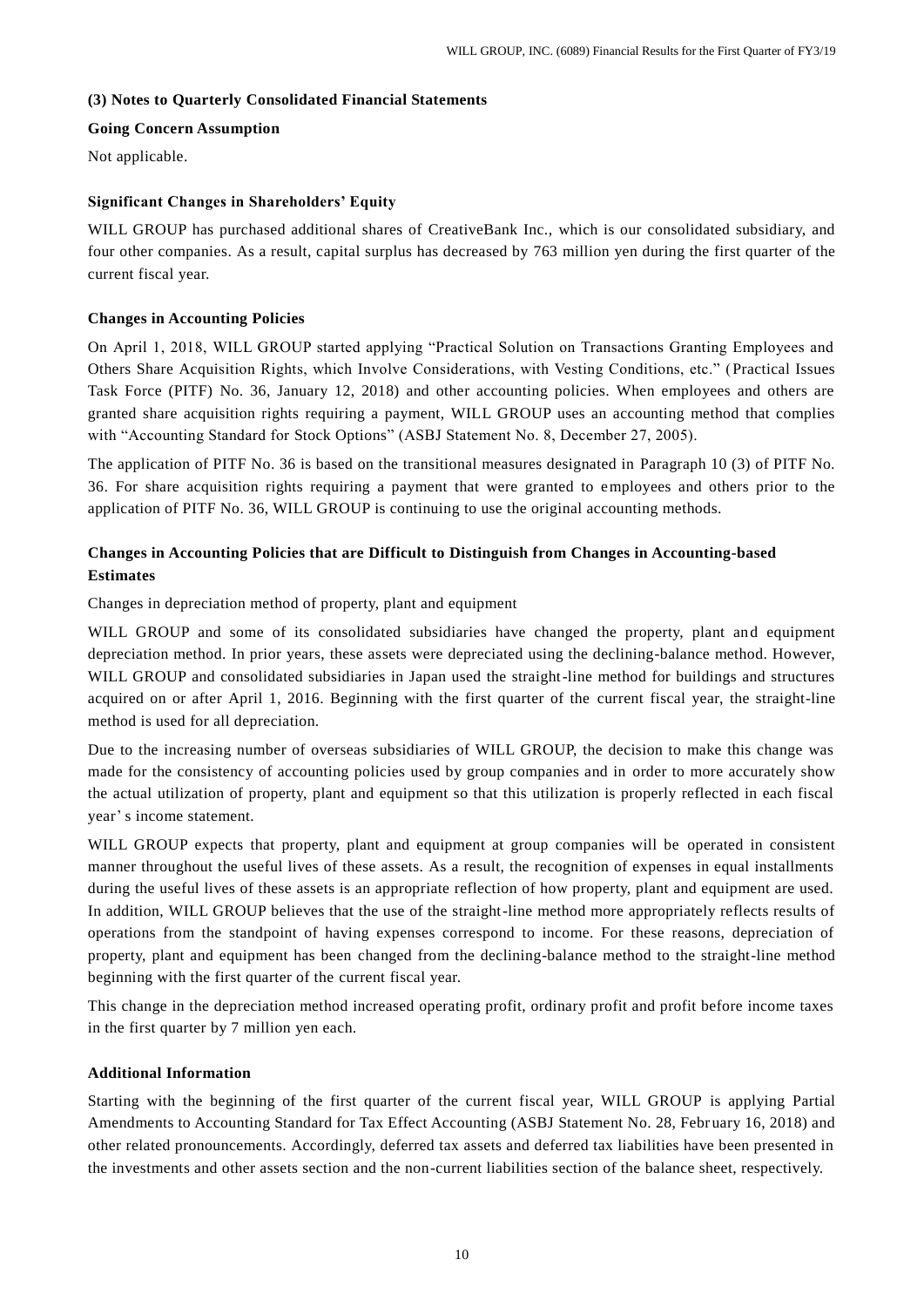# **Segment and Other Information**

Segment information

First three months of FY3/18 (Apr. 1, 2017 – Jun. 30, 2017)

1. Information related to net sales and profit or loss for each reportable segment

| (Millions of yen)                       |                    |                                                    |         |                 |                                |                                      |        |                    |        |                             |                                                                 |
|-----------------------------------------|--------------------|----------------------------------------------------|---------|-----------------|--------------------------------|--------------------------------------|--------|--------------------|--------|-----------------------------|-----------------------------------------------------------------|
|                                         | Reportable segment |                                                    |         |                 |                                |                                      |        |                    |        |                             | Amounts<br>recorded in the                                      |
|                                         | Sales              | Call Center<br>Outsourcing Outsourcing Outsourcing | Factory | Care<br>Support | Overseas<br>Human<br>Resources | <b>HR</b><br>Support for<br>Startups | Total  | Others<br>(Note 1) | Total  | Adjust-<br>ment<br>(Note 2) | quarterly<br>consolidated<br>statement of<br>income<br>(Note 3) |
| Net sales                               |                    |                                                    |         |                 |                                |                                      |        |                    |        |                             |                                                                 |
| External sales                          | 5,231              | 4,082                                              | 3,770   | 1,588           | 2,368                          | 132                                  | 17,174 | 576                | 17,750 | ۰                           | 17,750                                                          |
| Inter-segment<br>sales and<br>transfers |                    | $\overline{\phantom{a}}$                           | -       |                 |                                | ۰                                    | ۰      |                    |        | (1)                         |                                                                 |
| Total                                   | 5,231              | 4.082                                              | 3.770   | 1,588           | 2,368                          | 132                                  | 17,174 | 577                | 17,751 | (1)                         | 17,750                                                          |
| Segment profit<br>$(\text{loss})$       | 468                | 187                                                | 208     | (46)            | 21                             | 26                                   | 866    | (23)               | 842    | (322)                       | 520                                                             |

Notes: 1. Others is a business segment not included in any of the reportable segments and mainly includes contract staffing of ALT<sub>s</sub>

2. The negative adjustment of 322 million yen to segment profit (loss) includes elimination of 1 million yen for inter-segment transactions and corporate expenses of minus 324 million yen that are not allocated to any of the reportable segments. Corporate expenses mainly consist of general and administrative expenses that are not attributable to any of the reportable segments.

3. Segment profit is adjusted to be consistent with operating profit recorded in the quarterly consolidated statement of income.

#### First three months of FY3/19 (Apr. 1, 2018 – Jun. 30, 2018)

1. Information related to net sales and profit or loss for each reportable segment

| (Millions of yen)                       |                    |                                                    |         |                 |                                |                                      |        |                    |                |                             |                                                                 |
|-----------------------------------------|--------------------|----------------------------------------------------|---------|-----------------|--------------------------------|--------------------------------------|--------|--------------------|----------------|-----------------------------|-----------------------------------------------------------------|
|                                         | Reportable segment |                                                    |         |                 |                                |                                      |        |                    |                |                             | Amounts<br>recorded in the                                      |
|                                         | Sales              | Call Center<br>Outsourcing Outsourcing Outsourcing | Factory | Care<br>Support | Overseas<br>Human<br>Resources | <b>HR</b><br>Support for<br>Startups | Total  | Others<br>(Note 1) | Total          | Adjust-<br>ment<br>(Note 2) | quarterly<br>consolidated<br>statement of<br>income<br>(Note 3) |
| Net sales                               |                    |                                                    |         |                 |                                |                                      |        |                    |                |                             |                                                                 |
| External sales                          | 5,371              | 3,905                                              | 4,732   | 2,067           | 5,806                          | 245                                  | 22.129 | 1,394              | 23,524         | ۰                           | 23,524                                                          |
| Inter-segment<br>sales and<br>transfers |                    |                                                    |         | ۰               | $\overline{\phantom{a}}$       | $\overline{\phantom{a}}$             | ٠      | $\overline{2}$     | $\overline{c}$ | (2)                         |                                                                 |
| Total                                   | 5,371              | 3,905                                              | 4,732   | 2,067           | 5,806                          | 245                                  | 22,129 | 1,397              | 23,526         | (2)                         | 23,524                                                          |
| Segment profit<br>$(\text{loss})$       | 281                | 130                                                | 197     | (20)            | 263                            | 51                                   | 904    | 40                 | 944            | (480)                       | 463                                                             |

Notes: 1. Others is a business segment not included in any of the reportable segments and mainly includes contract staffing of ALTs.

- 2. The negative adjustment of 480 million yen to segment profit (loss) includes elimination of 0 million yen for inter-segment transactions and corporate expenses of minus 481 million yen that are not allocated to any of the reportable segments. Corporate expenses mainly consist of general and administrative expenses that are not attributable to any of the reportable segments.
- 3. Segment profit is adjusted to be consistent with operating profit recorded in the quarterly consolidated statement of income.
- 4. As stated in "Changes in Accounting Policies that are Difficult to Distinguish from Changes in Accounting-based Estimates" under the Notes section, WILL GROUP and some of its consolidated subsidiaries have changed the property, plant and equipment depreciation method. In prior years, these assets were depreciated using the declining-balance method. However, WILL GROUP and consolidated subsidiaries in Japan used the straight-line method for buildings and structures acquired on or after April 1, 2016. Beginning with the first quarter of the current fiscal year, the straight-line method is used for all depreciation. The effect of this change was to increase segment profits for the Sales Outsourcing Business, the Call Center Outsourcing Business, and the Factory Outsourcing Business by 1 million yen, 0 million yen, and 1 million yen, respectively, and to decrease a segment loss for the Care Support Business by 1 million yen in the first quarter of the current fiscal year, compared with the previous method.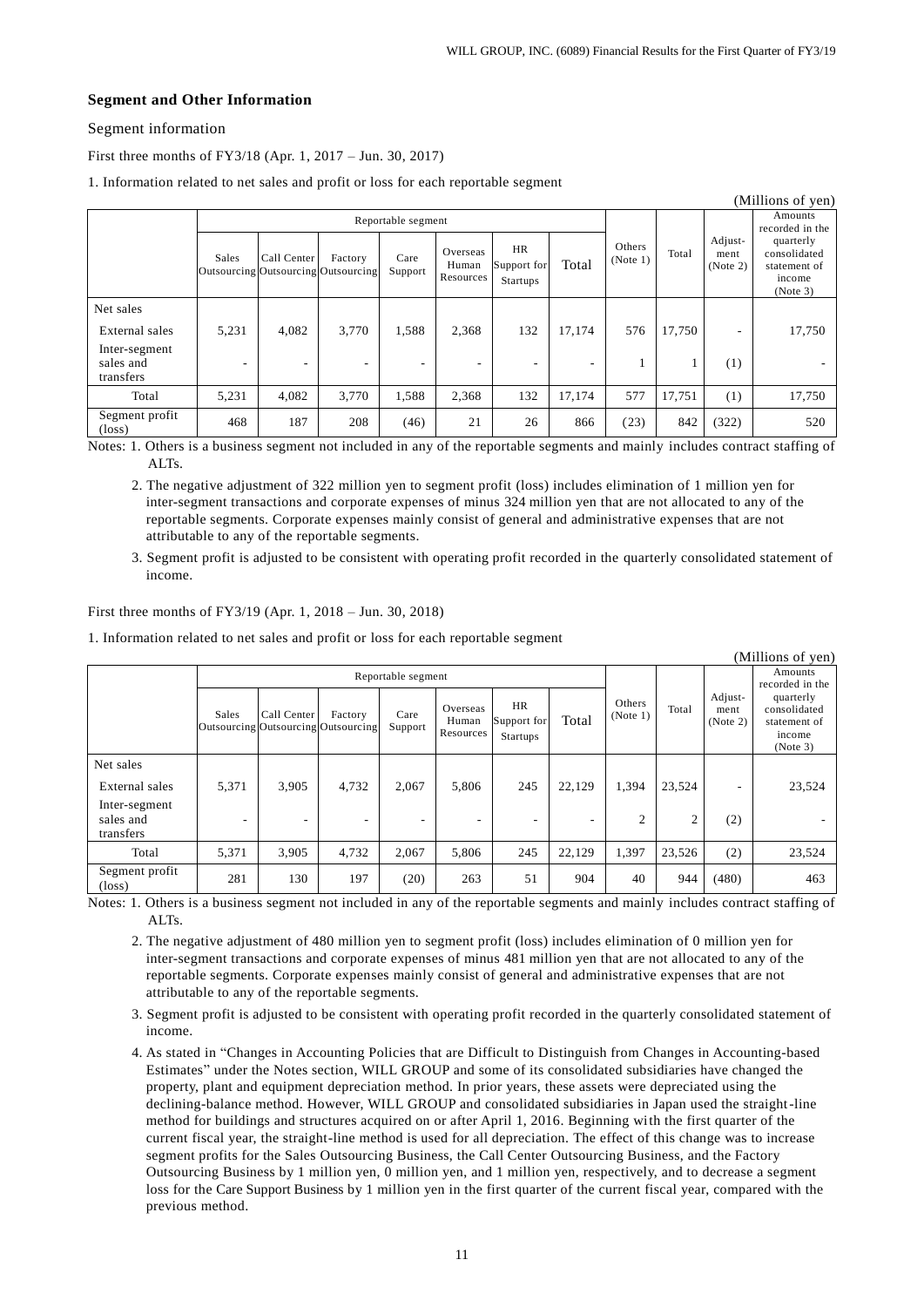2. Information related to revision to reportable segments

Categories used internally for managing performance were reexamined due to the increasing materiality of overseas operations. As a result, starting in the fiscal year that ended on March 31, 2018, the overseas human resources service business that was previously included in Others is a separate reportable segment called the "Overseas Human Resources Business."

In previous fiscal years, the HR Support Business for Startups, which includes the permanent placement of people in the Internet and IoT fields, was included in Others. Due to its increasing importance, the HR Support Business for Startups is a separate reportable segment beginning with the first quarter of the fiscal year ending on March 31, 2019 . In addition, due to an organizational change, the Office Temporary Staffing and Permanent Placement Business, which was included in Others, has been combined with the Call Center Outsourcing Business beginning with the first quarter of the fiscal year ending on March 31, 2019.

Prior-year segment information has been revised to reflect the new segment classification to permit comparisons.

#### **Business Combinations**

Business combination through acquisition

WILL GROUP purchased shares of C4 inc., making this company a consolidated subsidiary.

(1) Summary of business combination

1) Acquired company and its business activities

Acquired company: C4 inc. Business activities: Construction management engineer temporary staffing and permanent placement business

2) Reasons for acquisition

Acquiring C4 allows WILL GROUP to enter a new business domain and obtain human resources service assets and knowledge involving the rapidly growing construction industry. Also, this acquisition will enable C4 to use the nationwide network in Japan of WILL GROUP subsidiaries for the expansion of its operations to more regions of the country.

- 3) Acquisition date June 30, 2018 (assumed acquisition date)
- 4) Legal form of acquisition Acquisition of shares with cash
- 5) Name of the acquired company after acquisition There is no change in the company's name.
- 6) Percentage of voting rights acquired 100%

7) Basis for choosing the acquiring company Because the Company purchased shares of C4 inc. with cash, and acquired 100% of its voting rights.

(2) Period of the acquired company's performance included in the quarterly consolidated statement of income for the period under review

As the assumed acquisition date is June 30, 2018, C4 is included in only the consolidated balance sheet at the end of the first quarter and is not included in the first quarter consolidated statement of income.

(3) Acquisition cost of the acquired company and breakdown

| Payment for the acquisition                  | Cash          | 3.399 | million yen |
|----------------------------------------------|---------------|-------|-------------|
| Expenses directly related to the acquisition | Advisory fees |       | million yen |
| Acquisition cost                             |               | 3.409 | million yen |